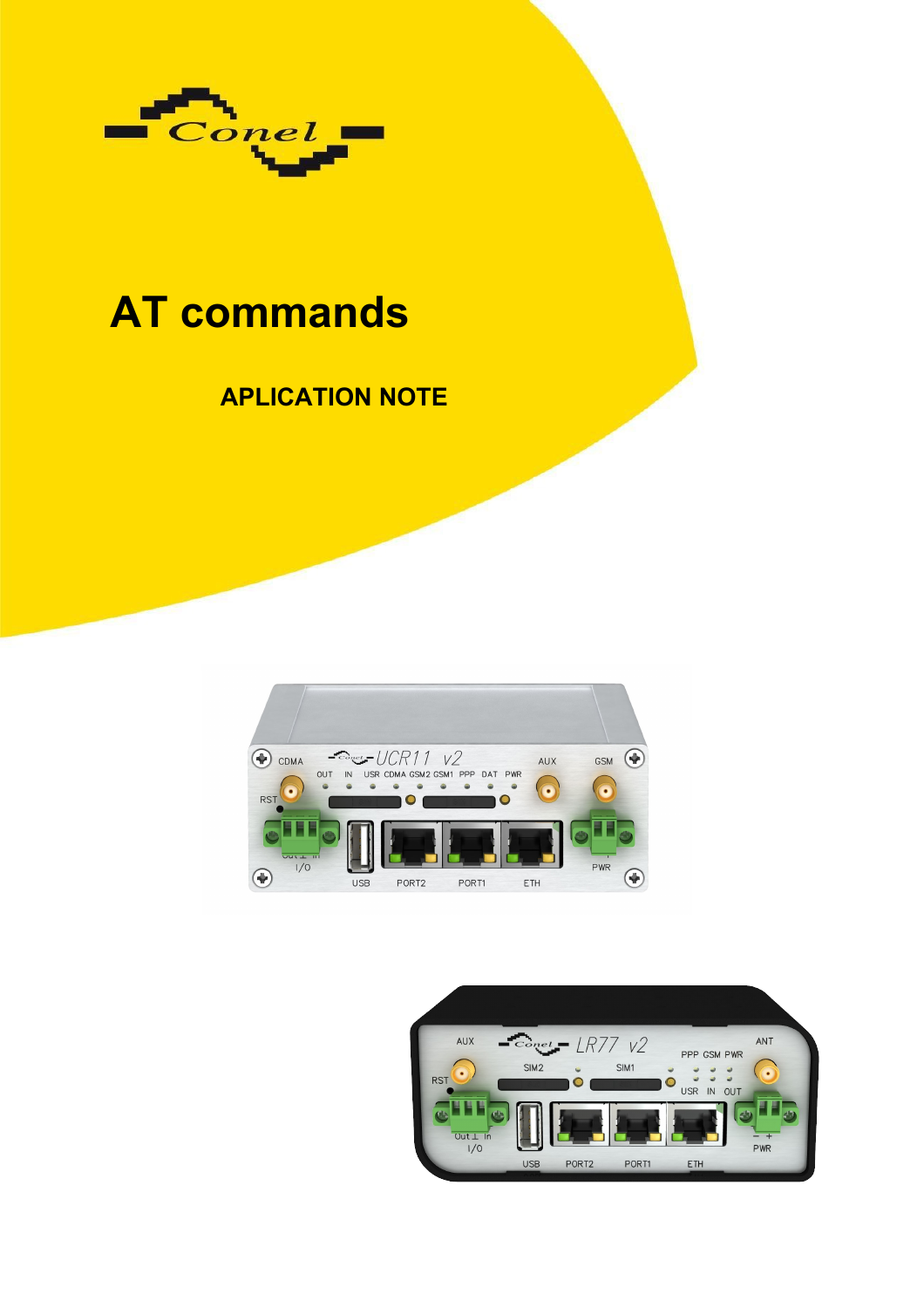

 $\boldsymbol{\Delta}$ 

00

## **Symbols used**

Danger – important notice, which may have an influence on the user's safety or the function of the device.

Attention – notice on possible problems, which can arise in specific cases.

Information, notice – information, which contains useful advice or special interest.

Example – example of function, command, or script.

## **GPL licence**

Source codes under GPL licence are available free of charge by sending an email to [info@conel.cz.](mailto:info@conel.cz)



**Declared quality system ISO 9001**

 $\epsilon$ 

Conel s.r.o., Sokolska 71, 562 04 Usti nad Orlici. Czech republic Aplication guide issue in CZ, 6/27/2012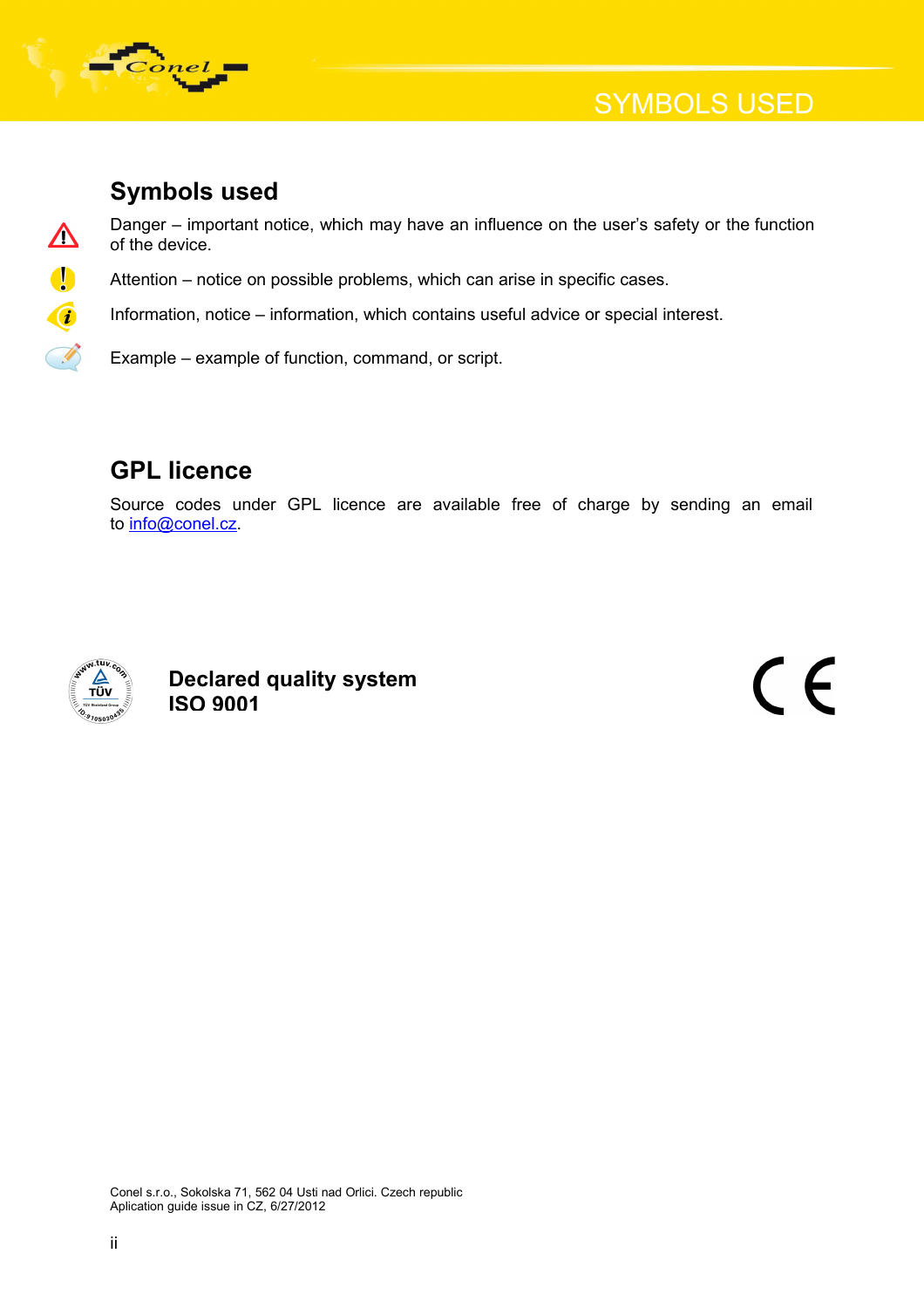

## **CONTENT**

## **Content**

| 1 1 ATF       |  |
|---------------|--|
|               |  |
|               |  |
| 1.4.AT+CMGL   |  |
| 1.5.AT+CMGR.  |  |
|               |  |
| 1.7.AT+CPMS   |  |
| 1.8.AT+CSCA.  |  |
| 1.9.AT+CSCS.  |  |
|               |  |
|               |  |
| 1.12.AT+CSQ.  |  |
|               |  |
|               |  |
| 1.15.AT+GSN.  |  |
|               |  |
| 1.17 ATL      |  |
|               |  |
|               |  |
|               |  |
|               |  |
| $122$ AT+GMI  |  |
|               |  |
| 1.24.AT+GMR.  |  |
| 1.25.AT+CGMR. |  |
| 1.26.AT+CGSN  |  |
|               |  |
|               |  |

## **Table list**

|--|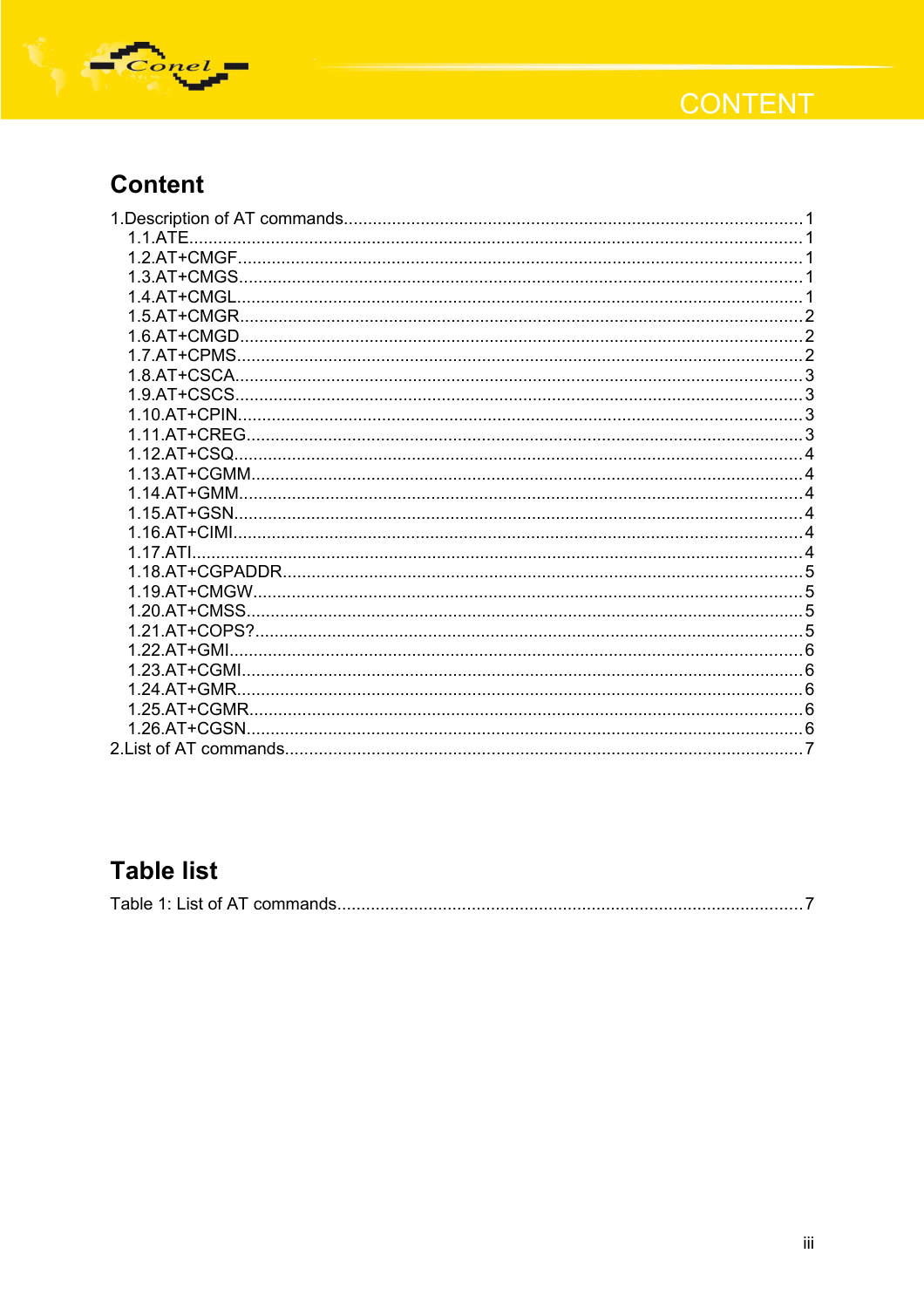

### **1. Description of AT commands**

After establishing connection with the router via serial interface or Ethernet, it is possible to use AT commands for work with SMS messages.

This aplication note only lists the commands that are supported by Conel's routers. For other AT commands is always sent *OK* response. There is no support for treatment of complex AT commands, so in such a case router sends *ERROR* response.

#### *1.1. ATE*

*ATE<value>* command determines whether or not the device echoes characters. By default this function is disabled, but may be useful for debugging purposes.

- <value> is 0 characters are not echoed
- <value> is 1 characters are echoed



 $\mathcal{C}$ 

*ATE1* Enter

OK

#### *1.2. AT+CMGF*

To set the presentation format of short messages is used *AT+CMGF=<mode>* command.

- <mode> is 0 PDU mode
- <mode> is 1 text mode

AT+CMGF=1 Enter OK

#### *1.3. AT+CMGS*

This command allows you to send a short message to entered number. After sending the command *AT+CMGS="number"* and pressing *Enter* key wait for the character >. Behind this mark it is possible to write your message. The text string is terminated and sent by *CTRL+Z* (it takes some time). SMS writing can be canceled by pressing *Esc* key.

| AT+CMGS="465717171" | Enter                 |
|---------------------|-----------------------|
| >Hello World!       | CTRL+Z (shortcut key) |
| OK.                 |                       |

#### *1.4. AT+CMGL*

The *AT+CMGL* command is used to list messages of a certain status from a message storage area. If you use this command in the form *AT+CMGL="ALL"*, you get a list of all stored messages. If the status of a message is "received unread", after being retrieved by the AT+CMGL command, the status is changed to "received read".

+CMGL: <index>, <status>,<sender number>, ,<date>,<time> SMS text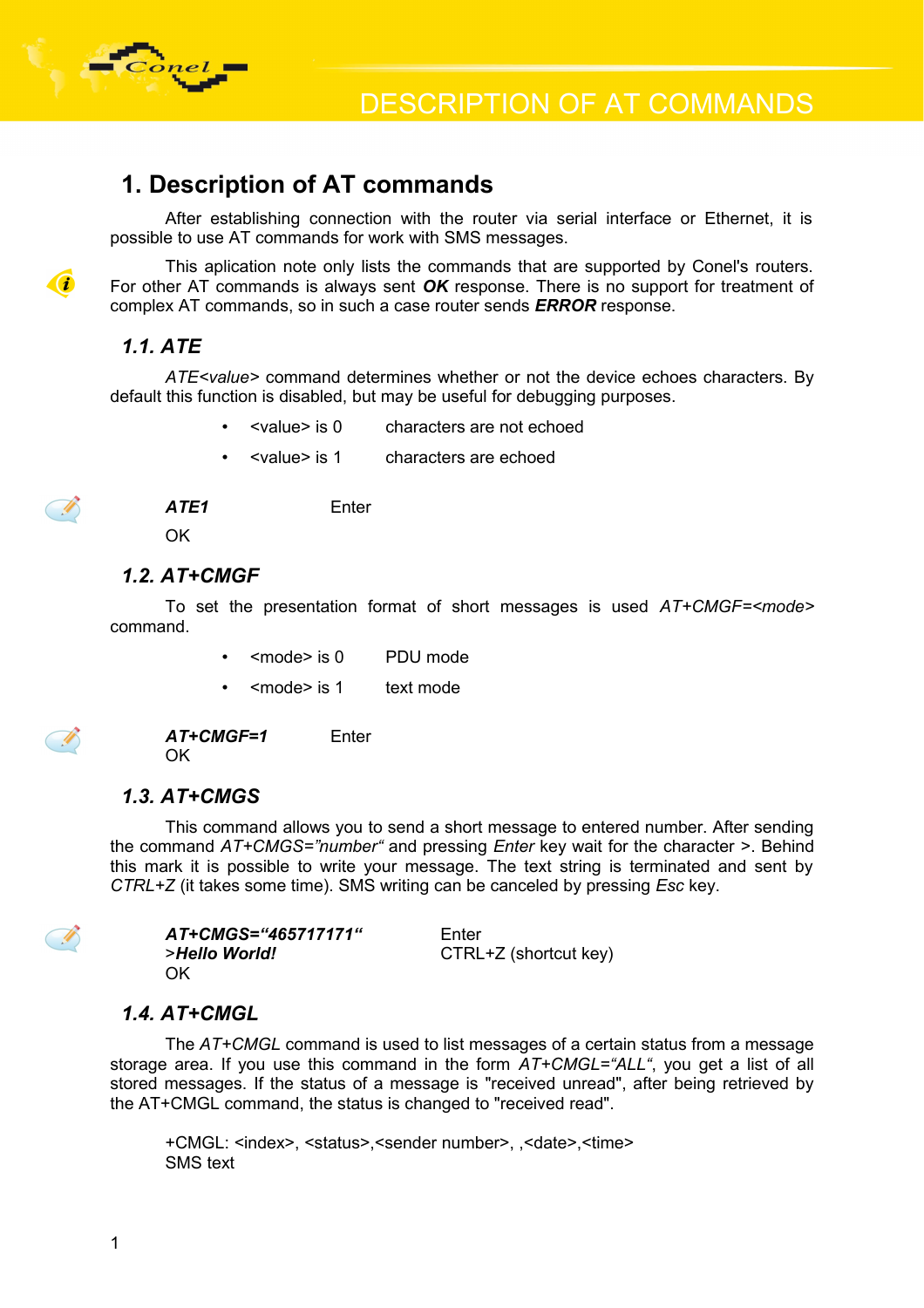

Parameters have the following meaning:

- <index> location of the message in the message storage area.
- <status> specifies the messege status
	- REC UNREAD received unread
		- REC READ received read
		- STO UNSENT stored unsent
		- STO SENT stored sent
		- ALL lists all messages
- <sender number> tel. number from which the message was received
- <date> date when the message was received
- <time> time when the message was received

#### *AT+CMGL="ALL"* Enter

*+CMGL: 1,"REC UNREAD","+420465717171", ,"08/02/02, 10:33:26+04" Hello World!*

#### *1.5. AT+CMGR*

The *AT+CMGR* command is used to read a message from a message storage area. The location of the message to be read from the message storage area is specified by an <index> number. If the status of a message is "received unread", after being retrieved by the *AT+CMGR* command, the status is changed to "received read". Each message is displayed in this form (parameters are described in the previous command):

+CMGR: <index>,<status>,<sender number>, ,<date>,<time>

SMS text



- D

#### *AT+CMGR=1* Enter

*+CMGR: 1,"REC READ","+420465717171", ,"08/01/12, 9:48:04+04" Hello World!*

#### *1.6. AT+CMGD*

This command deletes a message from the location <index>.



*AT+CMGD=1* Enter

OK

#### *1.7. AT+CPMS*

To select SMS memory storage types to be used for SMS reading, writing, deleting, sending or receiving, you should perform a set operation with the AT+CPMS command. For SIM card is used "SM". Expected response is a string in the following form:

+CPMS: <used1>,<max1>,<used2>,<max2>,<used3>,<max3>,

where the *used* items indicates the number of messages currently in this memory, the *max* items indicates the number of messages that can be stored.



*AT+CPMS="SM","SM"* Enter *+CPMS: 1,10,1,10* OK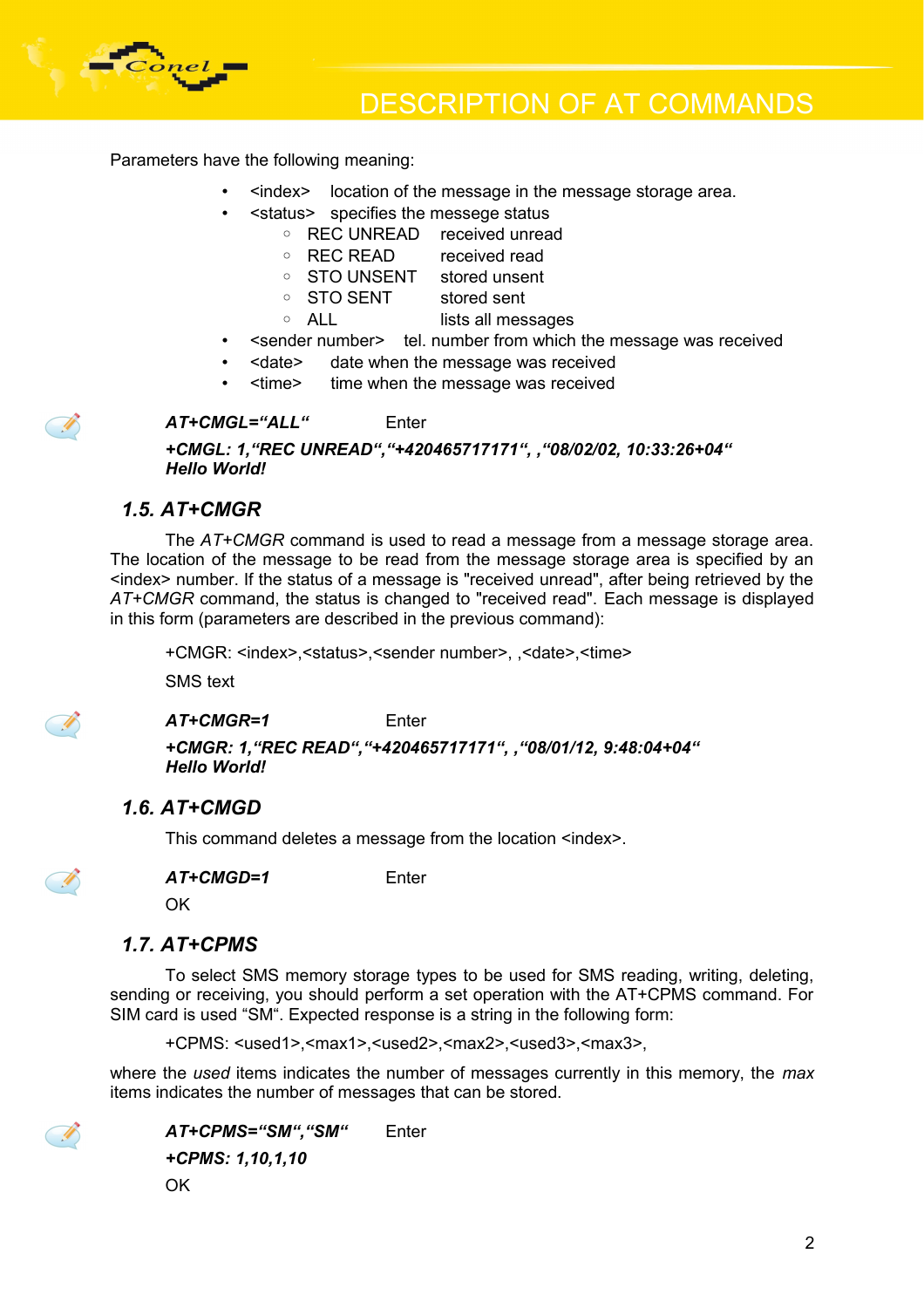

#### *1.8. AT+CSCA*

This command sets the short message service centre (SMSC) number to be used to send SMS text messages.

I

*AT+CSCA="+491710760000"* Enter

OK

#### *1.9. AT+CSCS*

To change the character set is used *AT+CSCS=<set>* command. If this command is entered in the form *AT+CSCS=?*, the response is a list of supported character sets.



*AT+CSCS=?* Enter *+CSCS: ("GSM","IRA","HEX")* 

*AT+CSCA="HEX"* Enter

OK

#### *1.10. AT+CPIN*

The *AT+CPIN?* command is used to query whether the PIN code is expected. If the response is *+CPIN: READY*, the SIM card requires no PIN code and is ready for use. In case that the SIM card requires PIN code (response is *+CPIN: SIM PIN*), it can be entered by command *AT+CPIN=<PIN>*. If the PIN code is entered incorrectly more than three times, the SIM card is blocked and the PUK code is required (response is *+CPIN: SIM PUK*).



#### *AT+CPIN="2654"* Enter

OK

#### *1.11. AT+CREG*

Displays network registration status. After entering the *AT+CREG?* command is returned the response in this form:

+CREG: <n>,<stat>,

where <n> corresponds to one of the following values:

- 0 disable network registration unsolicited result code
	- 1 enable network registration unsolicited result code

and <stat> (registration status) corresponds to one of the following values:

- 0 not registered, not searching a new operator
- 1 registered, home network
- 2 not registered, currently searching a new operator
- 3 registration denied
- 4 unknown
- 5 registered, roaming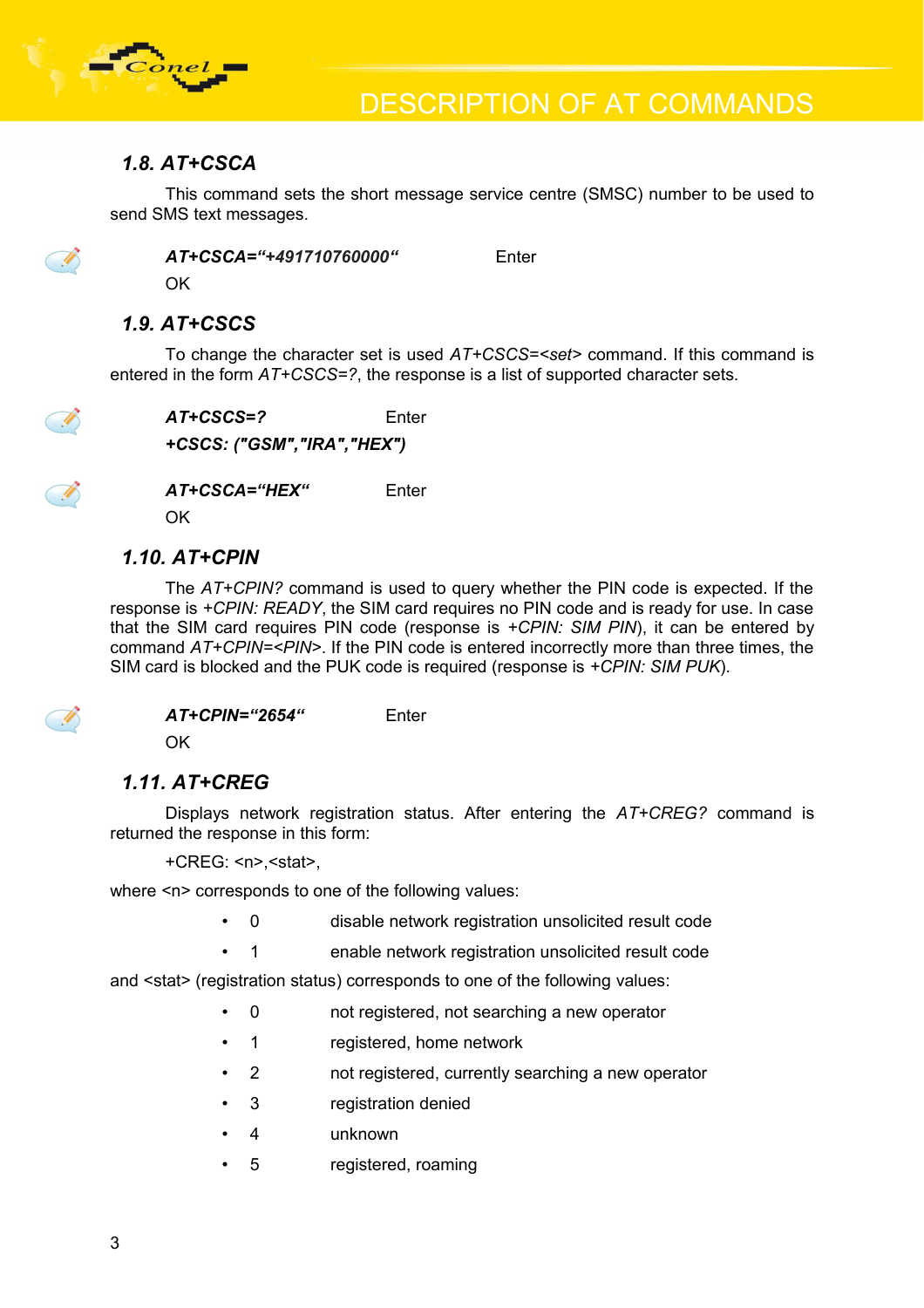

If you use the *AT+CREG=<n>* command, enable or disable network registration unsolicited result code.



*AT+CREG=1* Enter

OK

#### *1.12. AT+CSQ*

This command returns the signal strength of the registered network. The response is in the form  $+CSQ$ :  $\leq$ rssi $\geq$ , $\leq$ ber $\geq$ , where  $\leq$ rssi $\geq$  is the received signal strength indication and has value from 0 (-113 dBm and lower) to 31 (-51 dBm and higher), or 99 if the signal strength is not known or not detectable. The <ber> parameter is channel bit error rate. It can be detected only during a call, in other cases has a value 0 or 99 according to SIM card. If this error rate can be measured, its value is from 0 to 7.



*AT+CSQ* Enter

*+CSQ: 28,99*

#### *1.13. AT+CGMM*

Execution command causes the device to return the manufacturer specific model identity.



#### *1.14. AT+GMM*

See the previous command *AT+CGMM*.

#### *1.15. AT+GSN*

This command causes the device to return the product serial number.



*AT+GSN* Enter

*+GSN: "5700001"*

#### *1.16. AT+CIMI*

Execution command causes the device to return the International Mobile Subscriber Identity number (IMSI). It is a unique identification assigned to SIM card by mobile operator. An IMSI is usually presented as a 15 digit long number. The first 3 digits are the Mobile Country Code (MCC), and is followed by the Mobile Network Code (MNC), either 2 digits (European standard) or 3 digits (North American standard). The length of the MNC depends on the value of the MCC. The remaining digits are the Mobile Subscription Identification Number (MSIN) within the network's customer base.

#### *1.17. ATI*

Use the *ATI<value>* command to transmit the manufacturer specific information about the device. The <value> parameter is used to select between multiple types of identification information. The value of this parameter starts at zero (0 corresponds to AT+GMM).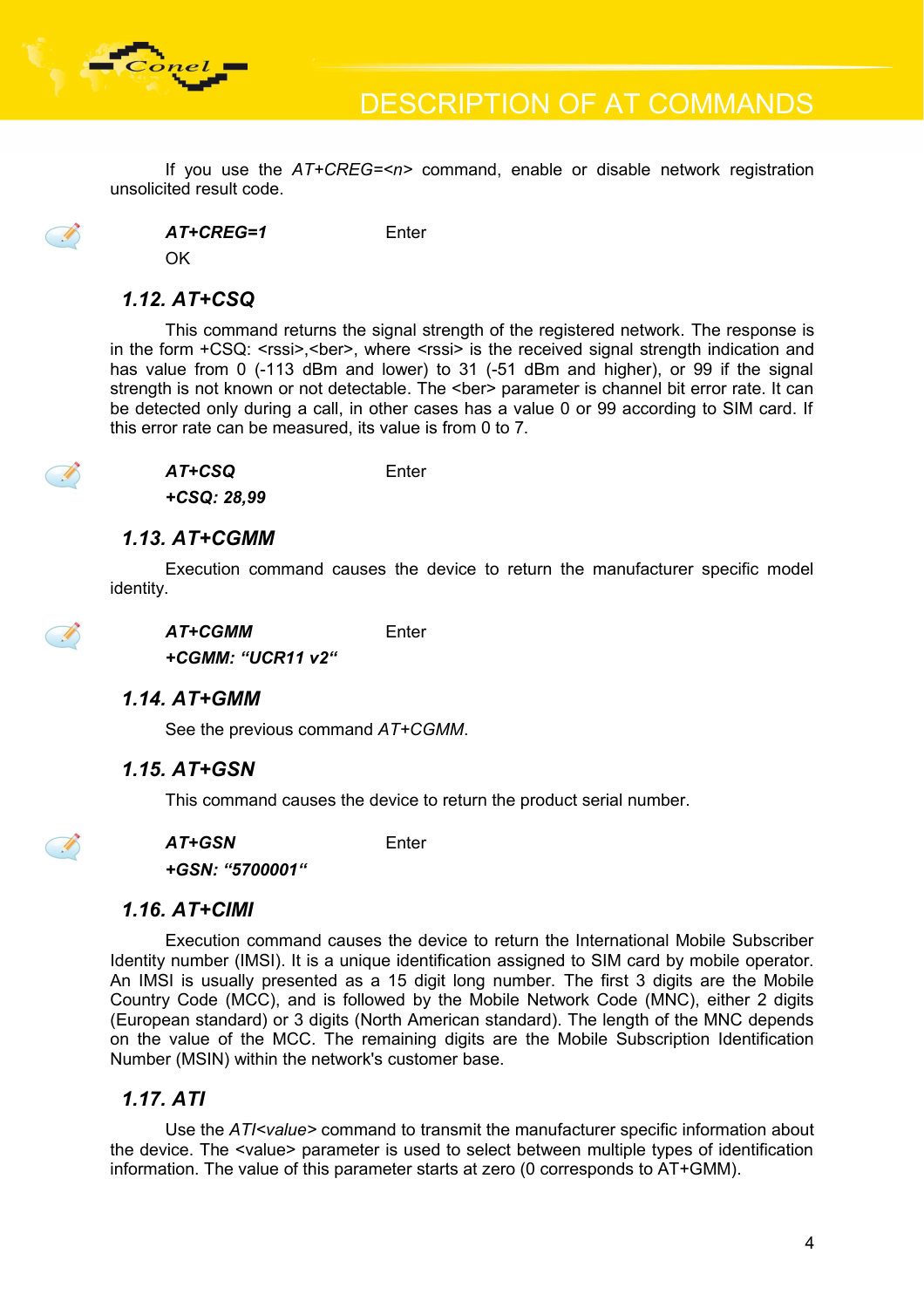

#### *1.18. AT+CGPADDR*

To display the IP address of the ppp0 interface use the AT command *AT+CGPADDR*.

#### *1.19. AT+CMGW*

This command allows you to write a short message to SIM storage. After sending the command *AT+CMGS="length"* (this parameter specifies the maximum message length in bytes) and pressing *Enter* key wait for the character >. Behind this mark it is possible to write your message. The text string is stored by *CTRL+Z* (it takes some time). SMS writing can be canceled by pressing *Esc* key. The response for this command is information about position, where the message was stored.

| AT+CMGW="140" | Enter                 |
|---------------|-----------------------|
| >Hello World! | CTRL+Z (shortcut key) |
| +CMGW: 2      |                       |

#### *1.20. AT+CMSS*

The AT+CMSS command sends a message from SIM storage location value <index>. The location correspods to value that is returned by *AT+CMGW* command. The response is a reference value.

Enter



| AT+CMSS=2 |  |
|-----------|--|
| +CMSS: 12 |  |

#### *1.21. AT+COPS?*

To identify the available mobile networks is used the *AT+COPS?* Command. After entering and pressing *Enter* is displayed the response in the following form:

+COPS: <mode><format><operator>,

where the <mode> parameter specifies the registration mode:

- 0 automatic
- 1 manual
- 2 de-register from network
- 4 manual/automatic

(if manual selection fails, automatic mode is entered)

and the <operator> parameter shows the operator identity ,within speech marks, in the format set by <format>:

- 0 long alphanumeric format
- 1 short alphanumeric format
- 2 numeric format

*AT+COPS?* Enter *+COPS: 0,0,"O2 – CZ"*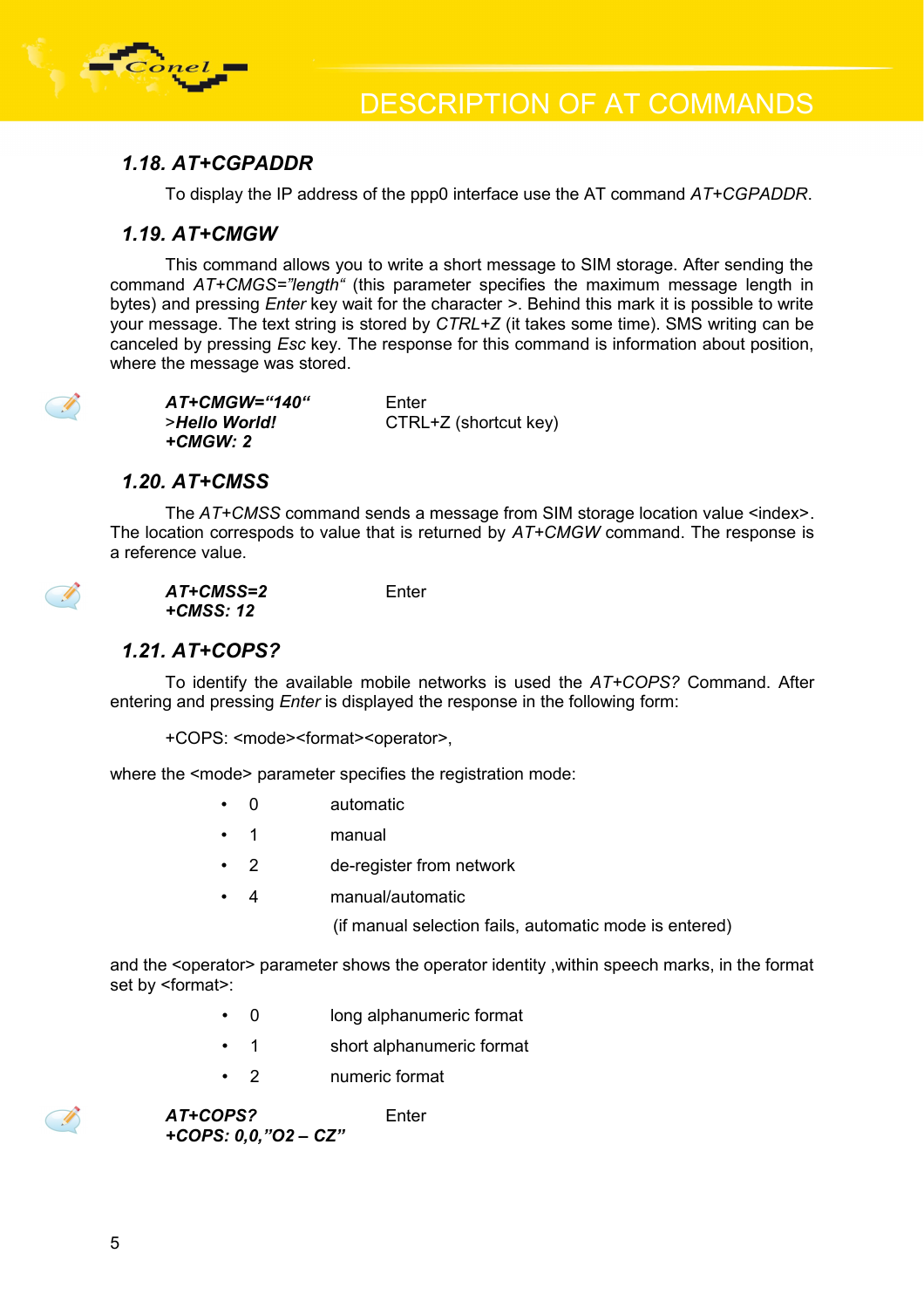

I

#### *1.22. AT+GMI*

Execution command causes the device to return the manufacturer specific identity.

*AT+GMI* Enter *+GMI: CONEL*

#### *1.23. AT+CGMI*

See the previous command *AT+GMI*.

#### *1.24. AT+GMR*

Execution command causes the device to return the manufacturer specific model revision identity.

#### *1.25. AT+CGMR*

See the previous command *AT+GMR*.

#### *1.26. AT+CGSN*

See the command *AT+GSN*.